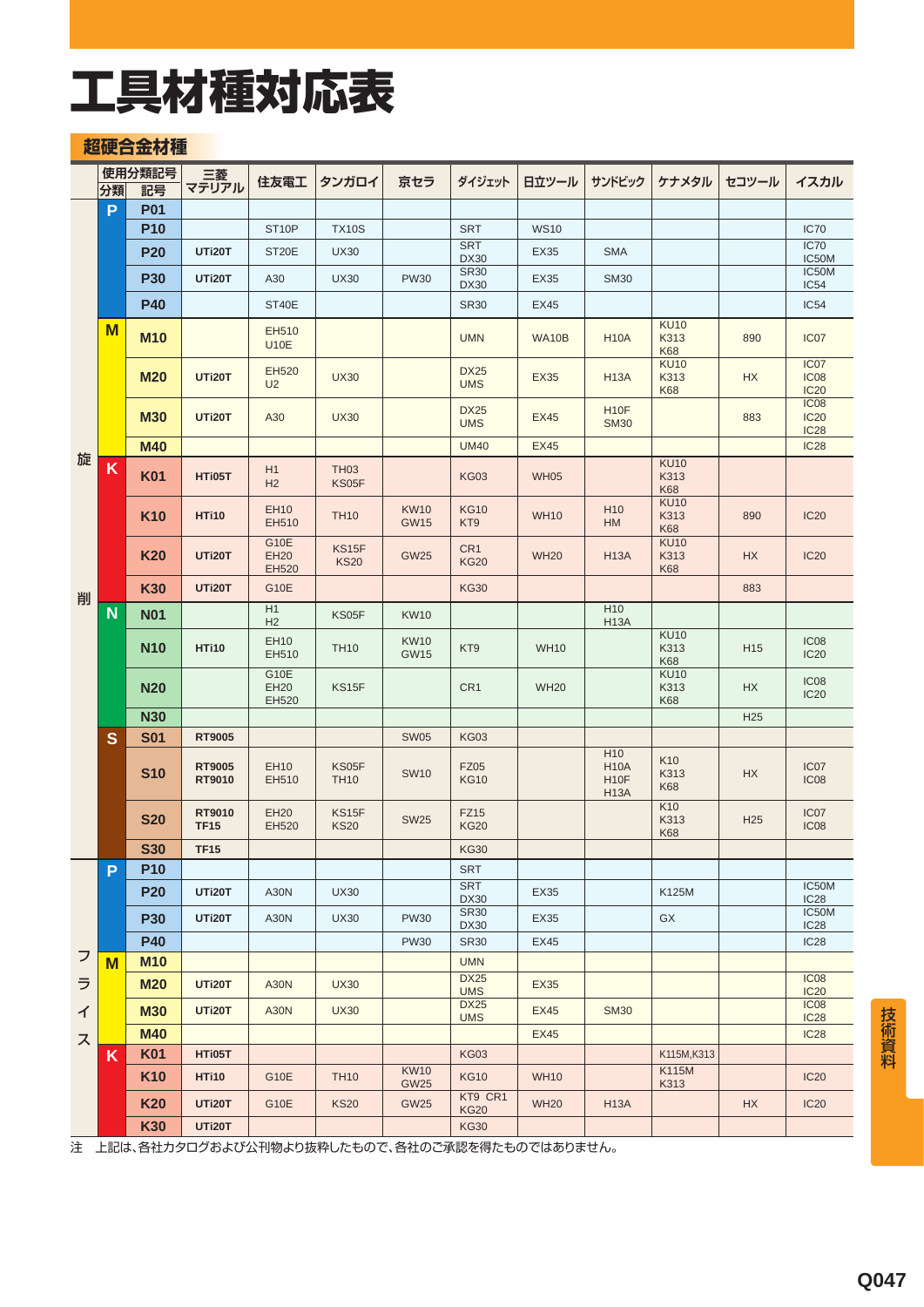### **超微粒超硬合金材種**

|      | 分類 | 使用分類記号<br>記号    | 三菱<br>マテリアル                                    | 住友電工                                                  | タンガロイ                              | 京セラ         | ダイジェット                                    | 日立ツール          | サンドビック                                              | ケナメタル | セコツール      |
|------|----|-----------------|------------------------------------------------|-------------------------------------------------------|------------------------------------|-------------|-------------------------------------------|----------------|-----------------------------------------------------|-------|------------|
| 切削工具 |    | Z01             | <b>SF10</b><br>MF <sub>07</sub><br><b>MF10</b> | F <sub>0</sub>                                        | MD08F<br>MD1508                    |             | <b>FZ05</b><br><b>FB05</b><br><b>FB10</b> | NM08           | H <sub>3</sub> F<br>H <sub>6</sub> F<br><b>PN90</b> |       |            |
|      |    | Z <sub>10</sub> | HTi10<br><b>MF20</b>                           | XF <sub>1</sub><br>F <sub>1</sub><br><b>AFU</b>       | M<br><b>MD10</b><br>MD05F<br>MD07F | <b>FW30</b> | FZ10<br>FZ15<br><b>FB15</b>               | <b>NM15</b>    | <b>H10F</b>                                         |       | 890        |
|      |    | Z <sub>20</sub> | <b>TF15</b><br><b>MF30</b>                     | AF <sub>0</sub><br>SF <sub>2</sub><br>AF <sub>1</sub> | <b>MD20</b><br><b>BM10</b>         |             | <b>FZ15</b><br><b>FB15</b><br><b>FB20</b> | BRM20<br>EF20N | <b>H15F</b>                                         |       | 890<br>883 |
|      |    | Z30             |                                                | A <sub>1</sub><br>CC                                  | <b>UM</b>                          |             | <b>FZ20</b><br><b>FB20</b>                | <b>NM25</b>    | <b>H15F</b>                                         |       | 883        |

#### **サーメット材種**

|        |    | 使用分類記号          | 三菱                                                                            |                                                   |                                                                        |                                                                           |                                                                             |                                            |                       |                                       |                                          |                                                                |
|--------|----|-----------------|-------------------------------------------------------------------------------|---------------------------------------------------|------------------------------------------------------------------------|---------------------------------------------------------------------------|-----------------------------------------------------------------------------|--------------------------------------------|-----------------------|---------------------------------------|------------------------------------------|----------------------------------------------------------------|
|        | 分類 | 記号              | マテリアル                                                                         | 住友電工                                              | タンガロイ                                                                  | 京セラ                                                                       | ダイジェット                                                                      | 日立ツール                                      | サンドビック                | ケナメタル                                 | セコツール                                    | イスカル                                                           |
|        | P  | <b>P01</b>      | $AP25N$ <sup>*</sup><br>$VP25N^*$                                             | T110A<br>T1000A                                   | <b>NS520</b><br>AT520*<br>$GT520*$<br>GT720*                           | <b>TN30</b><br>$PV30*$<br><b>TN6010</b><br>PV7010*                        | <b>LN10</b><br><b>CX50</b>                                                  |                                            |                       |                                       |                                          | IC <sub>20</sub> N<br>$IC520N$ <sup>*</sup>                    |
|        |    | <b>P10</b>      | <b>NX2525</b><br>AP25N*<br>$VP25N*$                                           | T1200A<br>T2000Z*<br>T1500A<br>T1500Z*            | <b>NS520</b><br><b>NS730</b><br>GT720*<br>GT730*                       | <b>TN60</b><br><b>TN6010</b><br>$PV60*$<br>PV7010*                        | CX50<br>CX75<br>$PX75*$                                                     | $CZ25$ <sup>*</sup>                        | CT5015<br>$GC1525*$   | <b>TT125</b><br>KT315                 | TP1020<br>TP1030<br><b>CM</b><br>$CMP^*$ | IC20N<br>$IC520N*$<br>$IC530N*$                                |
|        |    | <b>P20</b>      | <b>NX2525</b><br>AP25N*<br>$VP25N$ <sup>*</sup><br><b>NX3035</b><br>$MP3025*$ | T1200A<br>T2000Z*<br>T3000Z*<br>T1500A<br>T1500Z* | <b>NS530</b><br>AT530<br>GT530*<br>GT730 <sup>*</sup><br><b>NS730</b>  | <b>TN60</b><br><b>TN6020</b><br>$PV60*$<br>PV7020*<br>PV7025*             | $\begin{array}{c}\n\text{CX75} \\ \text{PX75}^{\ast}\n\end{array}$<br>PX90* | CH550                                      | $GC1525$ <sup>*</sup> | KT5020<br>KT325<br>KT1120             | TP1020<br>TP1030                         | IC <sub>20</sub> N<br>IC75T<br>IC30N<br>$IC520N*$<br>$IC530N*$ |
| 旋      |    | <b>P30</b>      | MP3025*<br>$VP45N^*$                                                          | T3000Z*                                           |                                                                        | PV7025*<br>PV90*                                                          | PX90*                                                                       |                                            |                       |                                       |                                          | IC75T                                                          |
|        | M  | <b>M10</b>      | NX2525 <sup>*</sup><br><b>AP25N</b><br><b>VP25N</b>                           | <b>T110A</b><br>T1000A<br>T2000Z*<br>$T1500Z$ *   | <b>NS520</b><br>AT530*<br>GT530*<br>GT720*                             | <b>TN60</b><br><b>TN6020</b><br>$PV60*$<br>PV7020*                        | <b>LN10</b><br><b>CX50</b>                                                  |                                            | GC1525 <sup>*</sup>   | <b>KT125</b>                          | <b>CM</b><br>$CMP^*$                     |                                                                |
| 削      |    | <b>M20</b>      | <b>NX2525</b><br>$AP25N*$<br><b>VP25N</b>                                     | T1200A<br>T2000Z*<br>T1500A<br>T1500Z*            | <b>NS530</b><br>$GT730*$<br><b>NS730</b>                               | <b>TN90</b><br><b>TN6020</b><br>$PV90*$<br>PV7020*<br>PV7025 <sup>*</sup> | <b>CX50</b><br><b>CX75</b>                                                  | <b>CH550</b>                               |                       |                                       |                                          |                                                                |
|        |    | <b>M30</b>      |                                                                               |                                                   |                                                                        |                                                                           |                                                                             |                                            |                       |                                       |                                          |                                                                |
|        | K  | <b>K01</b>      | <b>NX2525</b><br>$AP25N*$                                                     | <b>T110A</b><br>T1000A<br>T2000Z*<br>T1500Z*      | <b>NS710</b><br><b>NS520</b><br>AT520 <sup>*</sup><br>GT520*<br>GT720* | <b>TN6010</b><br><b>TN30</b><br>$PV30*$<br>PV7005*<br>PV7010*             | <b>LN10</b>                                                                 |                                            |                       |                                       |                                          |                                                                |
|        |    | <b>K10</b>      | <b>NX2525</b><br>$AP25N*$                                                     | T1200A<br>T2000Z*<br>T1500A<br>T1500Z*            | <b>NS520</b><br>$GT730*$<br><b>NS730</b>                               | <b>TN60</b><br><b>TN6020</b><br>$PV60*$<br>PV7020*<br>PV7025 <sup>*</sup> | <b>LN10</b>                                                                 |                                            | CT5015                | <b>KT125</b><br><b>KT325</b>          |                                          |                                                                |
|        |    | <b>K20</b>      | <b>NX2525</b><br>$AP25N*$                                                     | T3000Z*                                           |                                                                        |                                                                           | <b>CX75</b>                                                                 |                                            |                       |                                       |                                          |                                                                |
|        | P  | <b>P10</b>      | <b>NX2525</b>                                                                 |                                                   |                                                                        | <b>TN60</b>                                                               | <b>CX75</b>                                                                 | MZ1000                                     |                       |                                       | C15M                                     | IC30N                                                          |
|        |    | <b>P20</b>      | <b>NX2525</b>                                                                 | <b>T250A</b>                                      | <b>NS530</b>                                                           | <b>TN100M</b><br><b>TN60</b>                                              | <b>CX75</b><br>CX90                                                         | CH550<br>CH7030<br>MZ1000<br>MZ2000        | CT530                 | <b>KT530M</b><br>HT7<br><b>KT605M</b> | C15M<br>MP1020                           | IC30N                                                          |
| フ      |    | <b>P30</b>      | <b>NX4545</b>                                                                 | <b>T250A</b><br>T4500A                            | <b>NS530</b><br><b>NS540</b><br><b>NS740</b>                           |                                                                           | CX90<br>CX99                                                                | MZ3000<br>CH7035                           |                       |                                       |                                          | IC30N                                                          |
| ラ      | M  | <b>M10</b>      | <b>NX2525</b>                                                                 |                                                   |                                                                        | <b>TN60</b>                                                               |                                                                             |                                            |                       |                                       |                                          | IC30N                                                          |
| イ<br>ス |    | <b>M20</b>      | <b>NX2525</b>                                                                 |                                                   | <b>NS530</b>                                                           | <b>TN100M</b>                                                             | <b>CX75</b>                                                                 | <b>CH550</b><br>CH7030<br>MZ1000<br>MZ2000 | CT530                 | <b>KT530M</b><br>HT7<br><b>KT605M</b> | C15M                                     | IC30N                                                          |
|        |    | <b>M30</b>      | <b>NX4545</b>                                                                 | <b>T250A</b>                                      | <b>NS540</b><br><b>NS740</b>                                           |                                                                           | <b>CX90</b><br><b>CX99</b>                                                  | MZ3000<br>CH7035                           |                       |                                       |                                          |                                                                |
|        | Κ  | <b>K01</b>      |                                                                               |                                                   |                                                                        |                                                                           |                                                                             |                                            |                       |                                       |                                          |                                                                |
|        |    | K <sub>10</sub> | <b>NX2525</b>                                                                 |                                                   | <b>NS530</b>                                                           | <b>TN60</b>                                                               |                                                                             |                                            |                       |                                       |                                          |                                                                |
|        |    | <b>K20</b>      | <b>NX2525</b>                                                                 |                                                   |                                                                        |                                                                           | <b>CX75</b>                                                                 |                                            |                       | <b>KT530M</b><br>HT7                  |                                          |                                                                |

\* コーテッドサーメット

注 上記は、各社カタログおよび公刊物より抜粋したもので、各社のご承認を得たものではありません。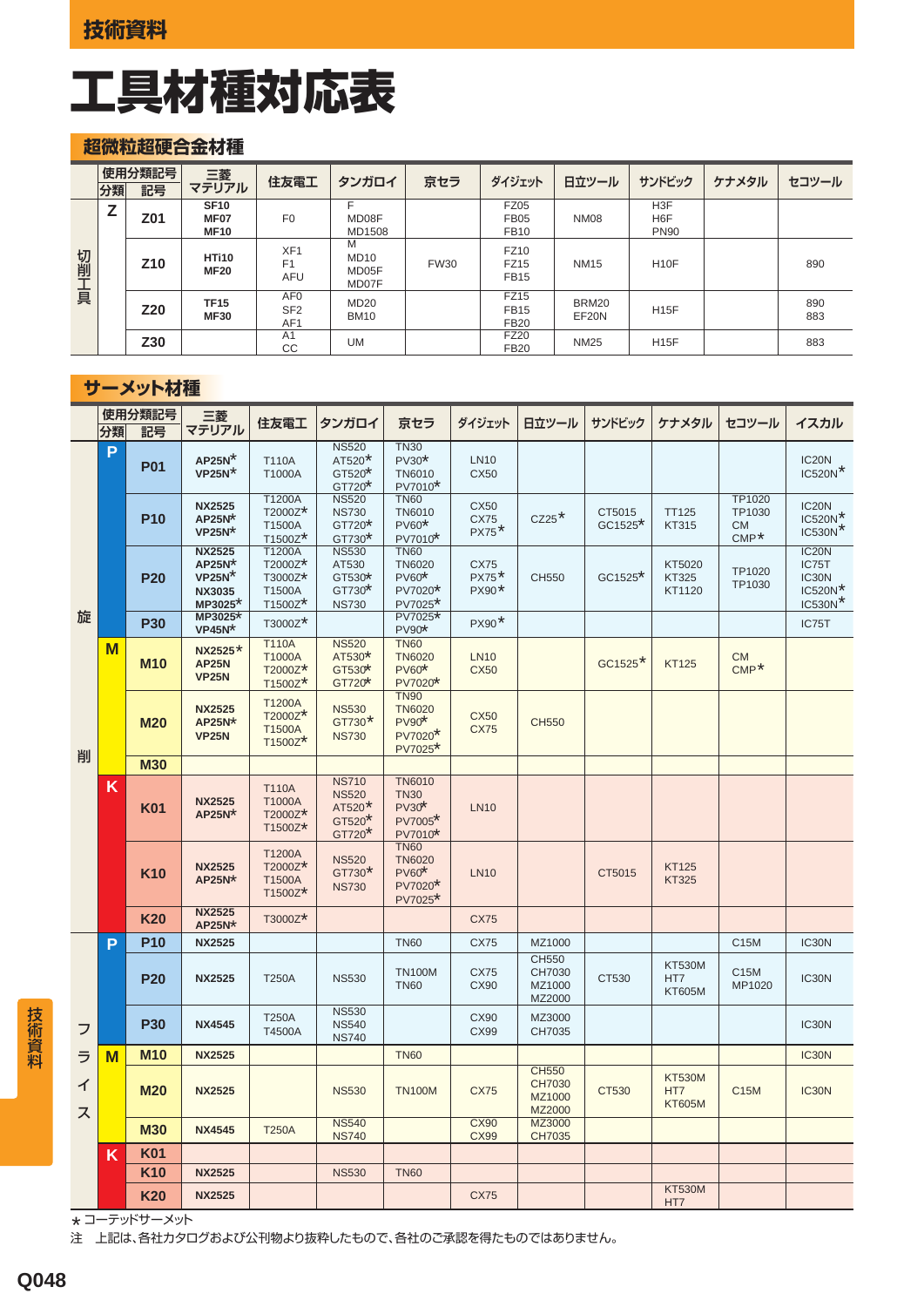### **CVDコーティング材種**

|   | 分類          | 使用分類記号<br>記号    | 三菱<br>マテリアル                                                      | 住友電工                                                                              | タンガロイ                       | 京セラ                        | ダイジェット                                          | 日立ツール                             | サンドビック                               | ケナメタル                                                         | セコツール                                                            | イスカル                                                        |
|---|-------------|-----------------|------------------------------------------------------------------|-----------------------------------------------------------------------------------|-----------------------------|----------------------------|-------------------------------------------------|-----------------------------------|--------------------------------------|---------------------------------------------------------------|------------------------------------------------------------------|-------------------------------------------------------------|
|   | P           | <b>P01</b>      | <b>UE6105</b>                                                    | <b>AC810P</b><br><b>AC700G</b>                                                    | T9105<br>T9005              | CA5505                     | <b>JC110V</b>                                   | HG8010                            | GC4205<br>GC4005                     | KCP05<br>KC9105                                               | <b>TP0500</b><br>TP1500                                          | IC9150<br>IC8150<br><b>IC428</b>                            |
|   |             | <b>P10</b>      | <b>UE6105</b><br><b>UE6110</b><br><b>MY5015</b>                  | <b>AC810P</b><br><b>AC700G</b><br>AC2000<br><b>AC820P</b>                         | T9105<br>T9005<br>T9115     | CA5505<br>CA5515           | <b>JC110V</b><br><b>JC215V</b>                  | HG8010<br>HG8025<br>GM8020        | GC4215<br>GC4015                     | KCP10<br>KCP25<br>KC9110                                      | TP1500<br>TP2500                                                 | IC9150<br>IC9015<br>IC8150<br>IC8250                        |
|   |             | <b>P20</b>      | <b>UE6110</b><br><b>UE6020</b><br><b>MC6025</b><br><b>MY5015</b> | AC2000<br><b>AC820P</b><br><b>AC830P</b>                                          | T9115<br>T9125              | CA5515<br>CA5525<br>CR9025 | <b>JC110V</b><br><b>JC215V</b>                  | HG8025<br>GM8020<br>GM25          | GC4215<br>GC4225<br>GC4015<br>GC4025 | KCP25<br>KC9125                                               | TP2500                                                           | IC9015<br>IC8250<br>IC9025<br>IC9250<br>IC8350              |
|   |             | <b>P30</b>      | <b>MC6025</b><br><b>UE6020</b><br><b>UE6035</b><br><b>UH6400</b> | <b>AC830P</b><br>AC630M                                                           | T9125<br>T9035<br>T9135     | CA5525<br>CA5535<br>CR9025 | <b>JC215V</b><br><b>JC325V</b>                  | <b>GM25</b><br>GM8035             | GC4225<br>GC4235<br>GC4025<br>GC4035 | KCP30<br>KCP40<br>KC8050                                      | TP3500<br>TP3000                                                 | IC8350<br>IC9250<br>IC9350                                  |
| 旋 |             | <b>P40</b>      | <b>UE6035</b><br><b>UH6400</b>                                   | AC630M                                                                            | T9135<br>T9035              | CA5535                     | <b>JC325V</b><br>JC450V                         | GM8035<br>GX30                    | GC4235<br>GC4035                     | KCP30<br>KCP40<br>KC9140<br>KC9040<br>KC9240<br><b>KC9245</b> | TP3500<br>TP3000                                                 | IC9350                                                      |
|   | $\mathbf M$ | <b>M10</b>      | <b>US7020</b><br><b>MC7015</b>                                   | <b>AC610M</b>                                                                     | T9115                       | CA6515                     | <b>JC110V</b>                                   |                                   | GC2015                               | <b>KCM15</b>                                                  | <b>TM2000</b>                                                    | <b>IC9250</b><br>IC6015<br>IC8250                           |
|   |             | <b>M20</b>      | <b>US7020</b><br><b>MC7015</b><br><b>MC7025</b>                  | <b>AC610M</b><br><b>AC630M</b>                                                    | T6020<br>T9125              | CA6515<br>CA6525           | <b>JC110V</b>                                   | HG8025<br><b>GM25</b>             | GC2015                               | KCM15<br><b>KC9225</b>                                        | <b>TM2000</b>                                                    | IC9250<br>IC6015<br><b>IC9025</b><br><b>IC656</b>           |
| 削 |             | <b>M30</b>      | <b>US735</b><br><b>MC7025</b>                                    | <b>AC630M</b>                                                                     | T6030                       | CA6525                     |                                                 | GM8035<br>GX30                    | GC2025                               | <b>KCM25</b><br><b>KC9230</b>                                 | <b>TM4000</b>                                                    | <b>IC9350</b><br>IC6025<br><b>IC635</b>                     |
|   |             | <b>M40</b>      | <b>US735</b>                                                     | AC630M                                                                            |                             |                            |                                                 | GX30                              | GC2025                               | KCM35<br><b>KC9240</b><br><b>KC9245</b>                       | <b>TM4000</b>                                                    | IC6025<br><b>IC9350</b>                                     |
|   | K           | K01             | <b>UC5105</b>                                                    | <b>AC405K</b><br><b>AC410K</b>                                                    | T5105                       | CA4505<br>CA4010           | <b>JC050W</b><br><b>JC105V</b>                  | HX3505<br>HG3305                  | GC3205<br>GC3210                     | KCK05                                                         | <b>TH1500</b><br><b>TK1001</b><br><b>TK1000</b>                  | IC5005<br><b>IC9007</b>                                     |
|   |             | K <sub>10</sub> | <b>UC5115</b><br><b>MY5015</b>                                   | <b>AC405K</b><br><b>AC410K</b><br><b>AC420K</b><br><b>AC700G</b><br><b>AC415K</b> | T5115                       | CA4515<br>CA4010<br>CA4115 | <b>JC050W</b><br><b>JC105V</b><br><b>JC110V</b> | HX3515<br>HG3315<br><b>HG8010</b> | GC3205<br>GC3210<br>GC3215           | <b>KCK15</b><br>KCK20<br>KC9315                               | <b>TK1001</b><br><b>TK1000</b><br><b>TK2000</b><br><b>TK2001</b> | IC5005<br>IC5010<br><b>IC9150</b><br><b>IC428</b><br>IC4028 |
|   |             | K20             | <b>UC5115</b><br><b>UE6110</b><br><b>MY5015</b>                  | <b>AC415K</b><br><b>AC420K</b><br><b>AC700G</b><br><b>AC820P</b>                  | T <sub>5</sub> 115<br>T5125 | CA4515<br>CA4115<br>CA4120 | <b>JC110V</b><br><b>JC215V</b>                  | <b>HG8025</b><br>GM8020           | GC3215                               | <b>KCK20</b><br><b>KC9110</b><br><b>KC9325</b>                | <b>TK2001</b><br><b>TK2000</b>                                   | IC5010<br>IC8150<br>IC9150<br>IC9015<br><b>IC418</b>        |
|   |             | K30             | <b>UE6110</b>                                                    | <b>AC820P</b>                                                                     | T5125                       |                            | <b>JC215</b>                                    | <b>HG8025</b><br>GM8020           |                                      | <b>KC9125</b><br><b>KC9325</b>                                |                                                                  | IC9015<br><b>IC418</b>                                      |
|   | S           | <b>S01</b>      | <b>US905</b>                                                     |                                                                                   |                             |                            |                                                 |                                   | S05F                                 |                                                               |                                                                  | <b>IC9080</b>                                               |
|   | P           | <b>P10</b>      |                                                                  |                                                                                   |                             |                            | <b>JC730U</b>                                   |                                   |                                      |                                                               | MP1500                                                           | IC4100<br>IC9015<br>IC5100                                  |
|   |             | <b>P20</b>      | <b>FH7020</b><br>F7030                                           | <b>ACP100</b>                                                                     | T3130                       |                            | <b>JC730U</b>                                   | GX2140<br>GX2140                  | GC4220                               |                                                               | MP1500<br>MP2500                                                 | <b>IC520M</b>                                               |
|   |             | <b>P30</b>      | F7030                                                            | <b>ACP100</b>                                                                     | T3130                       |                            |                                                 | GX2160<br>GX2030                  | GC4230                               | <b>KC930M</b>                                                 | MP2500                                                           | IC4050                                                      |
|   |             | <b>P40</b>      |                                                                  |                                                                                   |                             |                            |                                                 | GX30<br>GX2160                    | GC4240                               | <b>KC935M</b>                                                 |                                                                  |                                                             |
| フ | M           | <b>M10</b>      |                                                                  |                                                                                   |                             |                            |                                                 |                                   |                                      |                                                               |                                                                  | <b>IC9250</b>                                               |
| ラ |             | <b>M20</b>      | F7030                                                            | <b>ACP100</b>                                                                     | T3130                       |                            | <b>JC730U</b>                                   |                                   |                                      | <b>KC925M</b>                                                 | MP2500                                                           | <b>IC520M</b><br>IC9350<br><b>IC9350</b>                    |
| ィ |             | <b>M30</b>      | F7030                                                            | <b>ACP100</b>                                                                     | T3130                       |                            |                                                 | GX2160<br>GX30<br>GX2160          | GC2040                               | <b>KC930M</b><br><b>KC930M</b>                                | <b>MP2500</b>                                                    | IC4050                                                      |
| ス |             | <b>M40</b>      |                                                                  |                                                                                   |                             |                            |                                                 | GX30                              |                                      | <b>KC935M</b>                                                 |                                                                  | <b>IC635</b>                                                |
|   | Κ           | K01             |                                                                  |                                                                                   | T1115                       |                            | <b>JC600</b>                                    |                                   |                                      |                                                               |                                                                  |                                                             |
|   |             | K10             | <b>MC5020</b>                                                    | <b>ACK100</b>                                                                     | T1015<br>T1115              |                            | <b>JC600</b>                                    |                                   | GC3220                               |                                                               |                                                                  | IC5100                                                      |
|   |             | K20             | <b>MC5020</b>                                                    | <b>ACK200</b>                                                                     | T1015                       |                            | <b>JC610</b>                                    |                                   | <b>K20W</b>                          | <b>KC915M</b><br><b>KC920M</b>                                | <b>MK1500</b>                                                    | IC9150                                                      |
|   |             | <b>K30</b>      |                                                                  |                                                                                   |                             |                            | JC610                                           | GX30                              | GC3040                               | <b>KC925M</b><br><b>KC930M</b><br><b>KC935M</b>               | <b>MK3000</b>                                                    | IC4100<br>IC4050<br><b>IC520M</b>                           |

注 上記は、各社カタログおよび公刊物より抜粋したもので、各社のご承認を得たものではありません。

技術資料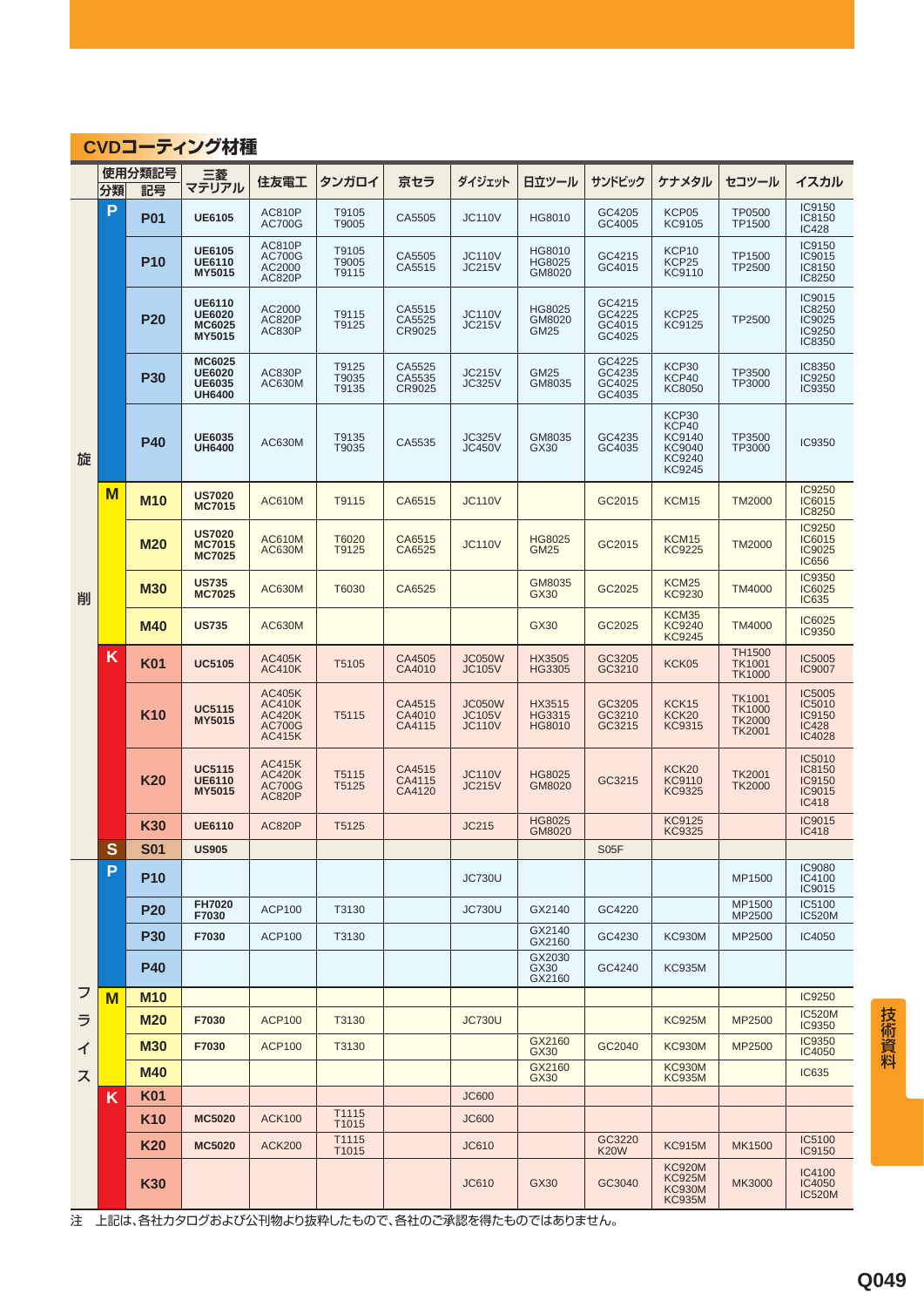### **PVDコーティング材種**

|        |    | 使用分類記号     | 三菱                                                    | 住友電工                           | タンガロイ                                                     | 京セラ                                                           | ダイジェット                                                   | 日立ツール                                                       | サンドビック                               | ケナメタル                                                    | セコツール                                         | イスカル                                                                                                                                    |
|--------|----|------------|-------------------------------------------------------|--------------------------------|-----------------------------------------------------------|---------------------------------------------------------------|----------------------------------------------------------|-------------------------------------------------------------|--------------------------------------|----------------------------------------------------------|-----------------------------------------------|-----------------------------------------------------------------------------------------------------------------------------------------|
|        | 分類 | 記号         | マテリアル                                                 |                                |                                                           |                                                               |                                                          |                                                             |                                      |                                                          |                                               |                                                                                                                                         |
|        | P  | <b>P01</b> |                                                       |                                |                                                           | PR915<br>PR1005                                               |                                                          |                                                             |                                      |                                                          |                                               |                                                                                                                                         |
|        |    | <b>P10</b> | VP10MF                                                |                                | AH710                                                     | PR915 PR1005<br>PR930 PR1025<br>PR1115 PR1225<br>PR1425       |                                                          |                                                             | GC1525<br>GC1025                     | KC5010<br>KC5510<br>KU10T                                | CP200<br><b>TS2000</b>                        | IC250 IC350<br>IC507 IC570<br>IC807 IC907<br><b>IC908</b>                                                                               |
|        |    | <b>P20</b> | VP10RT<br>VP20RT<br>VP15TF<br>VP20MF                  |                                | AH710<br>AH725<br>AH120<br><b>SH730</b><br>GH730<br>GH130 | PR930<br>PR1025<br>PR1115<br>PR1225                           |                                                          | IP2000                                                      | GC1525<br>GC1025<br>GC1125           | KC5025<br>KC5525<br>KC7215<br>KC7315<br><b>KU25T</b>     | CP250<br><b>TS2500</b>                        | IC228 IC250<br>IC308 IC328<br>IC350 IC354<br>IC507 IC528<br>IC570 IC807<br>IC808 IC907<br><b>IC908 IC928</b><br>IC1008 IC1028<br>IC3028 |
|        |    | <b>P30</b> | VP10RT<br>VP20RT<br>VP15TF<br>VP20MF                  |                                | AH725 AH120<br>SH730 GH730<br>GH130 AH740<br>J740         |                                                               |                                                          | IP3000                                                      | GC1025<br>GC1125                     | <b>KC7015</b><br><b>KC7020</b><br><b>KU25T</b><br>KC7235 | CP500                                         | IC228 IC250<br>IC328 IC330<br>IC354 IC528<br>IC1008<br>IC1028 IC3028                                                                    |
|        |    | <b>P40</b> |                                                       |                                | AH740<br>J740                                             |                                                               |                                                          |                                                             |                                      | <b>KC7040</b><br><b>KC7140</b><br><b>KC7030</b>          | CP500                                         | IC228 IC328<br>IC330 IC528<br>IC1008<br>IC1028 IC3028                                                                                   |
| 旋      | M  | <b>M01</b> |                                                       |                                |                                                           | <b>PR915</b>                                                  |                                                          |                                                             | GC1005                               | KC5010                                                   |                                               | IC330 IC354                                                                                                                             |
|        |    | <b>M10</b> | VP10MF                                                | <b>AC510U</b>                  | AH710                                                     | PR1025<br>PR1225<br><b>PR1425</b>                             | JC5003<br>JC8015                                         | <b>IP050S</b>                                               | GC1025<br>GC1125<br>GC1105           | KC5510<br>KC6005<br>KC6015                               | <b>CP200</b><br><b>TS2000</b>                 | <b>IC507 IC520</b><br><b>IC570 IC807</b><br>IC907 IC3028                                                                                |
|        |    | <b>M20</b> | VP10RT<br>VP20RT<br>VP15TF<br>VP20MF                  | <b>AC520U</b>                  | AH710 AH725<br>AH120 SH730<br>GH730 GH130<br>GH330 AH630  | PR1025 PR1125<br>PR1225<br>PR915 PR930                        | JC5003<br>JC5015<br>JC8015                               | <b>IP100S</b>                                               | GC1005<br>GC1025<br>GC1125<br>GC1105 | KC5025<br>KC5525<br><b>KC7020</b><br><b>KC7025</b>       | CP250<br><b>TS2500</b><br><b>CP500</b>        | IC250 IC330<br><b>IC354 IC808</b><br>IC908 IC1008<br>IC1028 IC3028                                                                      |
| 削      |    | <b>M30</b> | VP10RT<br>VP20RT<br>VP15TF<br>VP20MF<br><b>MP7035</b> | <b>AC520U</b><br><b>AC530U</b> | GH330 AH725<br>AH120 SH730<br>GH730 GH130<br>J740 AH645   | PR1125                                                        | JC5015<br>JC8015                                         |                                                             | GC1125<br>GC2035                     | <b>KC7030</b><br>KC7225                                  | <b>CP500</b>                                  | IC228 IC250<br>IC328 IC330<br>IC1008 IC1028<br>IC3028                                                                                   |
|        |    | <b>M40</b> | <b>MP7035</b>                                         | <b>AC530U</b>                  | J740                                                      |                                                               |                                                          |                                                             | GC2035                               |                                                          |                                               | <b>IC328</b><br>IC928 IC1008<br>IC1028 IC3028                                                                                           |
|        | K  | <b>K01</b> |                                                       |                                | GH110                                                     |                                                               |                                                          |                                                             |                                      |                                                          |                                               |                                                                                                                                         |
|        |    | <b>K10</b> |                                                       |                                | AH110<br>AH710<br>GH110                                   | <b>PR905</b>                                                  |                                                          |                                                             |                                      | KC5010<br><b>KC7210</b>                                  | <b>CP200</b><br><b>TS2000</b><br>CP200        | <b>IC350</b><br>IC1008                                                                                                                  |
|        |    | K20        | VP10RT<br>VP20RT<br>VP15TF                            |                                | AH110 AH710<br>AH725 AH120<br>GH730 GH130                 | <b>PR905</b>                                                  |                                                          |                                                             |                                      | KC7015<br><b>KC7215</b><br><b>KC7315</b>                 | CP250<br><b>TS2000</b><br><b>TS2500</b>       | <b>IC228 IC350</b><br><b>IC808 IC908</b><br>IC1008                                                                                      |
|        |    | K30        | VP10RT<br>VP20RT<br>VP15TF                            |                                | AH/25<br>AH120<br>GH730<br>GH130                          |                                                               |                                                          |                                                             |                                      | KC7225                                                   | <b>CP500</b>                                  | IC228 IC350<br><b>IC808 IC908</b><br>IC1008                                                                                             |
|        | S  | <b>S01</b> | VP05RT                                                |                                | AH905                                                     |                                                               | JC5003 JC8015                                            |                                                             |                                      |                                                          |                                               | IC507 IC907                                                                                                                             |
|        |    | <b>S10</b> | VP05RT<br>VP10RT<br>VP20RT                            | <b>AC510U</b>                  | AH905 SH730<br>AH110<br>AH120                             |                                                               | JC5003<br>JC5015<br>JC8015                               |                                                             | GC1105<br>GC1005<br>GC1025           | KC5010<br>KC5410<br>KC5510                               | CP200 CP250<br><b>TS2000</b><br><b>TS2500</b> | <b>IC507</b><br><b>IC903</b>                                                                                                            |
|        |    | <b>S20</b> | VP10RT<br>VP20RT<br>VP15TF                            | <b>AC510U</b><br><b>AC520U</b> | AH120<br>AH725                                            | PR1125                                                        | JC5015<br>JC8015                                         |                                                             | GC1025<br>GC1125                     | KC5025<br>KC5525                                         | CP250<br><b>TS2500</b><br><b>CP500</b>        | IC300 IC808<br>IC908 IC928<br>IC3028 IC806                                                                                              |
|        |    | <b>S30</b> | VP15TF                                                | <b>AC520U</b>                  | AH725                                                     | PR1125                                                        |                                                          |                                                             | GC1125                               |                                                          |                                               |                                                                                                                                         |
| フ      | P  | <b>P01</b> |                                                       |                                |                                                           |                                                               | JC5003                                                   | ATH80D<br>PTH08M<br>PCA08M<br>PCS08M                        |                                      |                                                          |                                               |                                                                                                                                         |
| ラ      |    | <b>P10</b> |                                                       | <b>ACP100</b><br><b>ACP200</b> |                                                           | PR730<br>PR830<br>PR1025<br>PR1225                            | JC5003<br>JC5030<br>JC8015<br>JC5015<br>JC5118           | ACS05E<br>CY9020<br>JX1005 JX1020<br>PC20M JP4020<br>PCA12M | GC1010<br>GC1025                     | <b>KC715M</b>                                            |                                               | IC250 IC350<br>IC808 IC810<br>IC900 IC903<br>IC908 IC910<br><b>IC950</b>                                                                |
| イ<br>ス |    | <b>P20</b> | VP15TF                                                | <b>ACP200</b>                  | AH725<br>AH120<br>GH330<br>AH330                          | <b>PR730</b><br>PR830<br>PR1025<br>PR1225<br>PR1230<br>PR1525 | JC5015<br>JC5030<br>JC5040<br>JC6235<br>JC8015<br>JC5118 | CY150<br><b>CY15</b><br>JX1015                              | GC1025<br>GC1010<br>GC2030           | <b>KC522M</b><br><b>KC525M</b>                           | F25M<br>MP3000                                | IC250 IC300<br>IC328 IC330<br>IC350 IC528<br>IC808 IC810<br>IC830 IC900<br>IC908 IC910<br>IC928 IC950<br>IC1008                         |

注 上記は、各社カタログおよび公刊物より抜粋したもので、各社のご承認を得たものではありません。

**Q050**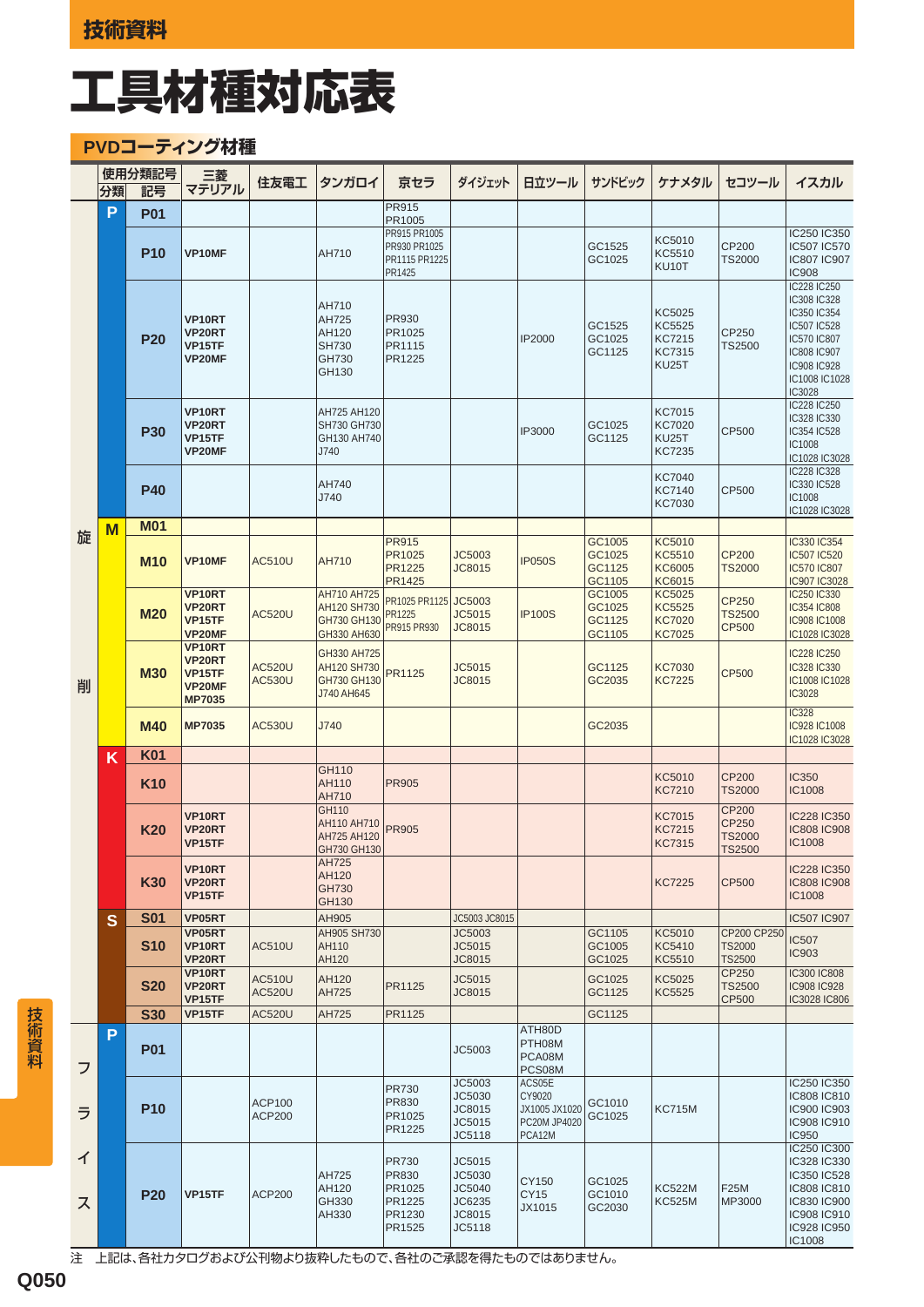|             |         | 使用分類記号          | 三菱                                                 | 住友電工                                           | タンガロイ                                                           | 京セラ                                              | ダイジェット                                      | 日立ツール                                                           | サンドビック                               | ケナメタル                                          | セコツール                                       | イスカル                                                                                     |
|-------------|---------|-----------------|----------------------------------------------------|------------------------------------------------|-----------------------------------------------------------------|--------------------------------------------------|---------------------------------------------|-----------------------------------------------------------------|--------------------------------------|------------------------------------------------|---------------------------------------------|------------------------------------------------------------------------------------------|
|             | 分類<br>P | 記号              | マテリアル                                              |                                                |                                                                 |                                                  |                                             | JS4045                                                          |                                      |                                                |                                             |                                                                                          |
|             |         | <b>P30</b>      | VP15TF<br>VP30RT                                   | <b>ACP200</b><br>ACP300                        | AH725<br>AH120<br>AH130<br>AH140<br>GH130<br>AH730              | <b>PR660</b><br>PR1230                           | JC5015<br>JC5040<br>JC8015<br>JC5118        | JS4060<br>CY250<br>CY25<br><b>HC844</b><br>JX1045<br>PTH30E     | GC1010<br>GC1030<br>GC2030           | <b>KC725M</b><br><b>KC530M</b>                 | <b>F25M</b><br>MP3000<br><b>F30M</b>        | IC250 IC300<br>IC328 IC330<br>IC350 IC528<br>IC830 IC900<br>IC928 IC950<br>IC1008        |
|             |         | <b>P40</b>      | VP30RT                                             | ACP300                                         | AH140                                                           |                                                  | JC5040<br>JC5118                            | JS4060<br>PTH40H<br>JX1060<br>GF30<br>GX30                      | GC1030                               | <b>KC735M</b>                                  | <b>F40M</b><br><b>T60M</b>                  |                                                                                          |
|             | M       | <b>M01</b>      |                                                    |                                                |                                                                 |                                                  |                                             | PCS08M                                                          |                                      |                                                |                                             |                                                                                          |
|             |         | <b>M10</b>      |                                                    | <b>ACP200</b>                                  |                                                                 | <b>PR730</b><br>PR1025 PR1225                    | JC5118                                      | CY9020<br>JX1020                                                | GC1025<br>GC1030                     | <b>KC715M</b>                                  |                                             | <b>IC903</b>                                                                             |
|             |         | <b>M20</b>      | <b>VP15TF</b><br>VP20RT                            | <b>ACP200</b><br><b>ACP300</b>                 | <b>AH725</b><br>AH120<br>GH330<br>AH330<br>GH110                | <b>PR730</b><br><b>PR660</b><br>PR1025<br>PR1225 | JC5015<br>JC5040<br>JC5118<br>JC8015        | CY150<br><b>CY15</b><br>JX1015                                  | GC1025<br>GC1030<br>GC1040<br>GC2030 | <b>KC730</b><br><b>KC522M</b><br><b>KC525M</b> | <b>F25M</b><br><b>MP3000</b>                | <b>IC250 IC300</b><br><b>IC808 IC830</b><br><b>IC900 IC908</b><br><b>IC928</b><br>IC1008 |
|             |         | <b>M30</b>      | <b>VP15TF</b><br>VP20RT<br>VP30RT<br><b>MP7030</b> | <b>ACP300</b>                                  | AH120 AH725<br>AH130 AH140 PR660<br>GH130 AH730 PR1510<br>GH340 |                                                  | JC5015<br>JC8015<br><b>JC8050</b><br>JC5118 | CY250<br><b>CY25</b><br><b>HC844</b><br><b>JM4060</b><br>JX1045 | GC1040<br>GC2030                     | <b>KC725M</b><br><b>KC735M</b>                 | <b>F30M</b><br><b>F40M</b><br><b>MP3000</b> | <b>IC250 IC300</b><br>IC328 IC330<br><b>IC830 IC928</b><br>IC1008                        |
|             |         | <b>M40</b>      | VP30RT                                             | <b>ACP300</b>                                  | AH140                                                           |                                                  | JC5015<br>JC5118<br><b>JC8050</b>           | JX1060<br><b>GF30</b><br>GX30                                   |                                      |                                                | <b>F40M</b>                                 |                                                                                          |
| フ           | K       | <b>K01</b>      |                                                    |                                                | AH110<br>GH110<br>AH330                                         |                                                  | JC5003                                      | ATH80D<br>PTH08M<br>PCA08M<br>PCS08M                            |                                      |                                                |                                             |                                                                                          |
| ラ<br>ィ<br>ス |         | <b>K10</b>      |                                                    |                                                | AH110<br>GH110<br><b>AH725</b><br>AH120<br>GH130<br>AH330       | PR1210<br><b>PR905</b>                           | JC5003<br>JC8015                            | ASC05E<br>JX1005<br>JX1020<br>CY9020<br><b>CY100H</b><br>CY10H  | GC1010                               | <b>KC510M</b>                                  |                                             | IC350 IC810<br><b>IC830 IC900</b><br><b>IC910 IC928</b><br><b>IC950</b><br>IC1008        |
|             |         | <b>K20</b>      | VP15TF<br>VP20RT                                   | <b>ACK300</b>                                  | GH130                                                           | PR1210<br><b>PR905</b>                           | JC5015<br><b>JC5080</b><br>JC8015<br>JC6235 | CY150<br><b>CY15</b><br>PTH <sub>13</sub> S<br>JX1015           | GC1010<br>GC1020                     | <b>KC520M</b><br><b>KC525M</b>                 | <b>MK2000</b>                               | IC350 IC808<br>IC810 IC830<br><b>IC900 IC908</b><br><b>IC910 IC928</b><br>IC950 IC1008   |
|             |         | <b>K30</b>      | VP15TF<br>VP20RT                                   | <b>ACK300</b>                                  |                                                                 |                                                  | JC5015<br>JC8015<br><b>JC5080</b>           | CY250 GX2030<br>GX30<br>CY25 PTH40H<br>PTH30E JX1045            | GC1020                               | <b>KC725M</b><br><b>KC735M</b>                 |                                             | <b>IC350 IC808</b><br><b>IC830 IC908</b><br><b>IC928 IC950</b><br>IC1008                 |
|             | S       | <b>S01</b>      |                                                    |                                                |                                                                 | <b>PR905</b>                                     | JC5003<br>JC8015<br>JC5118                  |                                                                 |                                      |                                                |                                             |                                                                                          |
|             |         | <b>S10</b>      | VP15TF                                             | <b>EH520Z</b><br><b>EH20Z</b>                  |                                                                 | <b>PR905</b>                                     | JC5003<br>JC5015<br>JC8015<br>JC5118        | PCS08M<br>PTH <sub>13</sub> S<br>JS1025                         | C1025                                | <b>KC510M</b>                                  |                                             | <b>IC903</b>                                                                             |
|             |         | <b>S20</b>      | <b>VP15TF</b><br><b>MP9030</b><br>MP9130           | <b>EH520Z</b><br><b>EH20Z</b><br><b>ACK300</b> |                                                                 | PR905                                            | JC8015<br>JC5015<br>JC8050<br>JC5118        | <b>CY100H</b><br>CY10H                                          | GC1025<br>GC2030                     | <b>KC522M</b><br><b>KC525M</b>                 |                                             | <b>IC300 IC908</b><br>IC808 IC900<br>IC830 IC928<br>IC328 IC330                          |
|             |         | <b>S30</b>      |                                                    | <b>ACK300</b>                                  |                                                                 |                                                  | <b>JC8050</b><br>JC5118                     |                                                                 | GC2030<br>S <sub>30</sub> T          | <b>KC725M</b>                                  | <b>F40M</b>                                 | IC830 IC928                                                                              |
|             | Н       | H01             | <b>MP8010</b>                                      |                                                |                                                                 |                                                  | JC8003<br><b>JC8008</b>                     |                                                                 |                                      |                                                |                                             | <b>IC903</b>                                                                             |
|             |         | H <sub>10</sub> | VP15TF                                             |                                                |                                                                 |                                                  | JC8003<br><b>JC8008</b><br>JC8015<br>JC5118 | <b>BH200</b><br><b>BH250</b>                                    | GC1010<br>GC1030                     | <b>KC635M</b>                                  | MH1000<br><b>F15M</b>                       | <b>IC900</b>                                                                             |
|             |         | <b>H20</b>      | VP15TF                                             |                                                |                                                                 |                                                  | JC8015<br>JC5118                            | ATH80D<br>PTH08M<br>PCA08M<br>JP4005<br>JX1005                  | GC1010<br>GC1030                     | <b>KC635M</b>                                  | <b>F15M</b>                                 | <b>IC900 IC808</b><br><b>IC908</b><br>IC1008                                             |
|             |         | <b>H30</b>      |                                                    |                                                |                                                                 |                                                  |                                             |                                                                 |                                      | <b>KC530M</b>                                  | MP3000<br><b>F30M</b>                       | <b>IC808 IC908</b><br>IC1008                                                             |

注 上記は、各社カタログおよび公刊物より抜粋したもので、各社のご承認を得たものではありません。

技術資料